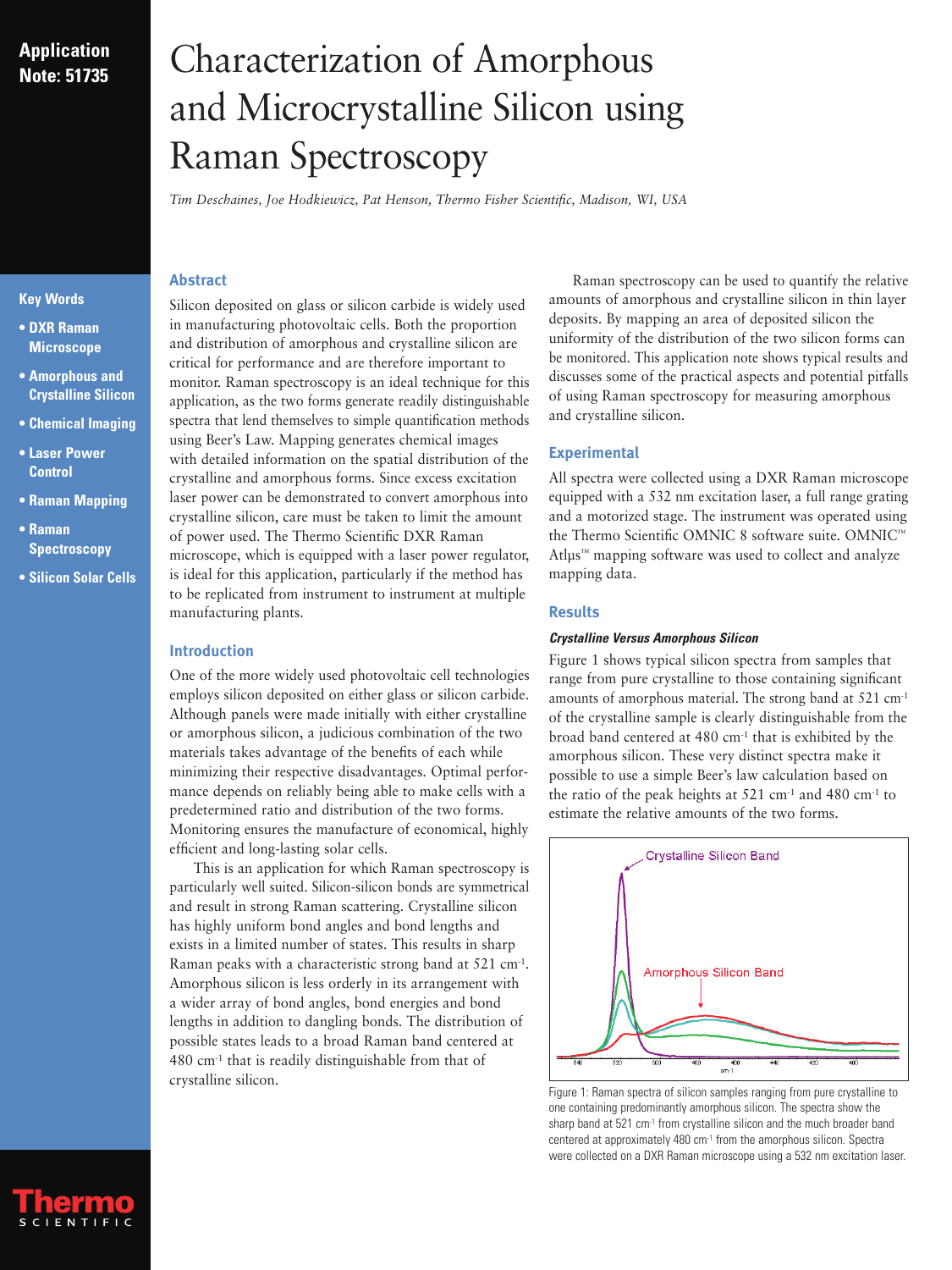#### **Distribution of Amorphous and Crystalline Silicon**

Raman mapping is an excellent way to obtain information about potential variations in crystallinity over areas of deposited silicon. By mounting the sample on a motorized stage and collecting Raman spectra at specified intervals across the sample, it is possible by analyzing the spectra to determine the distribution of the silicon forms. Figure 2 shows a 30 micron line map across a sample of deposited silicon. The strong Raman band at 521 cm<sup>-1</sup> at about half way across the map shows that there is a small region of crystalline silicon at this location. The remainder of the mapped sample shows the broad Raman band at 480 cm-1 that is characteristic of amorphous material.



Figure 2: A 30 micron line map across a sample of deposited silicon. Data collected at 2 micron intervals using OMNIC Atlus mapping software. In this figure Raman shift is plotted along the x axis and distance along the y axis. Raman intensity is indicated by color (high intensity is red; low intensity is blue). The data show the presence of a region of crystallinity at about 15 microns. The insert shows a three-dimensional representation of the mapping data.



A two-dimensional (x, y) map collected across a boundary region between crystalline and amorphous forms is shown in Figure 3. In this case OMNIC Atlµs software was used to display the spectral data as a chemical image of the distribution of the two forms by calculating the ratio of the peak heights at 521 cm-1 and 480 cm-1. The map shows the gradient between the two forms and can be used as a quality check during manufacture.

Figure 3: A 750 x 2,250 micron, two-dimensional map of a sample of silicon deposited on glass. The data points were collected at 25 µm intervals. Atlµs was used to generate the chemical image by calculating the ratios of the peak heights at 521 and 480 cm<sup>-1</sup> at each point on the map and color-coding the result to show microcrystalline areas in red and amorphous silicon areas in blue. Areas of the mapped sample that contain mixtures are represented by intermediate colors from yellow through green.

#### **Considerations in Using Raman Spectroscopy for Silicon Analysis**

## **Laser Power**

The results in Figure 4 show that as the power of the excitation laser is increased above a threshold, amorphous silicon is converted to the crystalline form. The DXR Raman microscope used in these experiments features a laser power regulator which uses a feedback mechanism to control closely the amount of laser power delivered to the sample. This is important, as laser power output can vary quite markedly from one laser to another, even when the lasers are nominally rated to be equivalent. When using instruments without a laser power regulator, users need to exercise care, particularly when transferring methods from one instrument to another. Using the DXR Raman microscope configured with a high brightness 532 nm laser, we saw no evidence of conversion of amorphous to crystalline silicon at power levels lower than 4 mW. In developing analytical methods for this application, we recommend starting at low excitation laser power levels to ensure that no conversion of amorphous to crystalline silicon takes place.



Figure 4: The effect of excitation laser power on amorphous silicon. The 532 nm excitation laser power at the sample was controlled by the DXR Raman microscope laser power regulator and was increased in 1 mW steps from 1 to 10 mW. Results show little effect on the amorphous silicon at power levels up to 4 mW. Higher laser power progressively converts the amorphous silicon to the crystalline form.